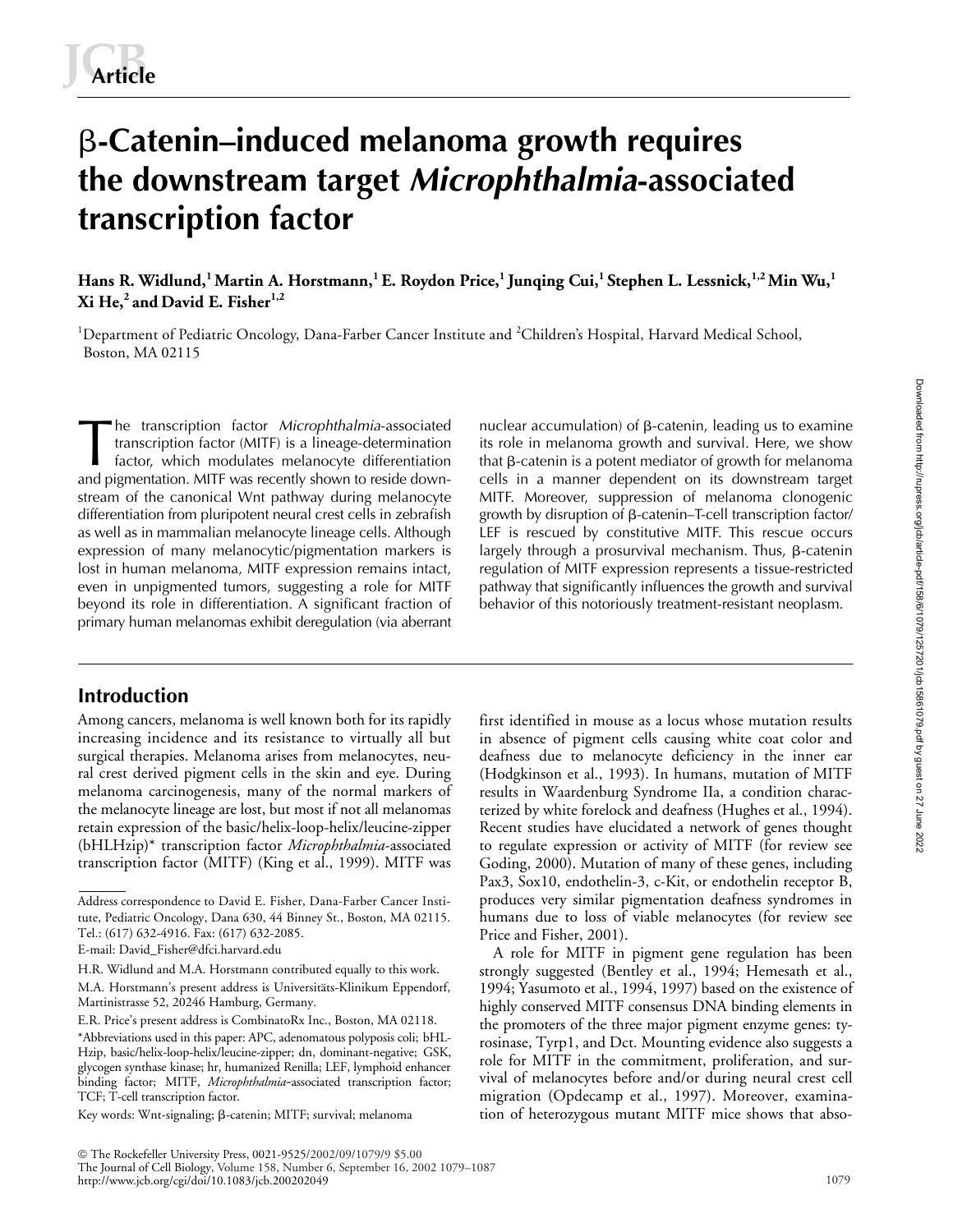lute numbers of melanoblasts are reduced (Hornyak et al., 2001), suggesting a dosage dependence on MITF. Collectively, these studies suggest that MITF, in addition to its role in differentiation pathways such as pigmentation, may serve an important role in the proliferation and/or survival of developing melanocytes. The retention of MITF expression in the vast majority of human primary melanomas, including nonpigmented tumors, is consistent with this possibility and has also led to the widespread use of MITF as a diagnostic tool in this malignancy (King et al., 1999; Salti et al., 2000; Chang and Folpe, 2001; Miettinen et al., 2001).

The Wnt signaling pathway plays an integral role throughout development (for review see Wodarz and Nusse, 1998), particularly in the neural crest (for review see Dorsky et al., 2000a), and has also been strongly implicated in human tumorigenesis (for reviews see Bienz and Clevers, 2000; Peifer and Polakis, 2000). Wnt signaling plays a pivotal role in neural crest population expansion (Ikeya et al., 1997) and melanocyte lineage-specific expansion and differentiation (Dorsky et al., 1998; Dunn et al., 2000; Jin et al., 2001). A key downstream effector of this pathway is  $\beta$ -catenin, a multifunctional protein which can either bind to E-cadherins as an integral part of the actin cytoskeleton which anchors cell– cell adhesion, or can act as a transcriptional coactivator by interacting with the T-cell transcription factor (TCF)/lymphoid enhancer binding factor (LEF) family of DNA binding proteins in the nucleus. In the absence of Wnt-signals, --catenin is targeted for degradation via phosphorylation by a complex consisting of glycogen synthase kinase  $(GSK)3\beta$ , axin, and adenomatous polyposis coli protein (APC). Wnt  $s$ ignals lead to inactivation of  $GSK3\beta,$  and thus stabilize --catenin levels in the cell which increase transcription of downstream target genes. Mutations in multiple components of the Wnt pathway have been identified in many human cancers, and share the property of inducing nuclear accumulation of *β*-catenin (Polakis, 2000). Dysregulation of --catenin levels has been shown to produce aberrant transactivation of downstream proto-oncogenes such as cyclin D1 (Shtutman et al., 1999; Tetsu and McCormick, 1999) and c-Myc (He et al., 1998). In human melanoma, stabilizing mutations of  $\beta$ -catenin have been found in a significant fraction of established cell lines (Rubinfeld et al., 1997). Importantly, in primary human melanoma specimens, almost one third display aberrant nuclear accumulation of  $\beta$ -catenin, although generally without evidence of direct mutations within the  $\beta$ -catenin gene itself (Rimm et al., 1999). These observations are consistent with the hypothesis that this pathway contributes to behavior of melanoma cells and might be inappropriately deregulated in the genesis of this disease.

During zebrafish development, Wnt signaling has been demonstrated to be both necessary and sufficient to promote pigment cell fate of neural crest cells through its effector --catenin at the expense of neural and glial lineages (Dorsky et al., 1998). The zebrafish MITF homologue, *nacre*, was shown to mediate this fate decision as a downstream target of Wnt signaling (Dorsky et al., 2000b). In mammalian cells, Wnt-3a, was also shown to induce MITF expression (Takeda et al., 2000). These reports indicate that the MITF promoter is transactivated by  $\beta$ -catenin in a manner dependent on TCF/LEF DNA consensus elements. Based on their pivotal requirements during melanocyte development, it is of interest to speculate that MITF and Wnt/ß-catenin may also play central roles in the behavior of melanoma cells.

Here we show that  $\beta$ -catenin is a significant regulator of melanoma cell growth, with MITF as a critical downstream target. Importantly, disruption of the canonical Wnt pathway abrogates growth of melanoma cells, and constitutive overexpression of MITF rescues the growth suppression. These observations establish a critical role for both  $\beta$ -catenin and MITF in cell growth and survival of human melanoma.

## **Results**

## **Proliferation of melanoma cells can be altered**  by overexpression of **β-catenin/dnTCF**

To assess the functional relevance of Wnt/ß-catenin signals governing the proliferation and survival of melanoma cells, we began by ectopically expressing  $\beta$ -catenin in mouse B16 melanoma cells. Additionally, we expressed a dominant-negative (dn) allele of TCF-1 (dnTCF) that is incapable of interacting with ß-catenin, but retains TCF/LEF DNA binding specificity (van de Weterling et al., 1996). B16 melanoma cells were cotransfected with a vector that directs the expression of humanized Renilla (hr) GFP in order to monitor the transfected cells during flow cytometry by gating on GFP-positive cells. Overexpression of  $\beta$ -catenin resulted in an increase of the S-phase fraction as compared with vector control (26–34.5%; Fig. 1 A), whereas ectopic expression of dnTCF resulted in a significant decrease in S-phase content (26–17%). In parallel experiments, we performed colony-forming assays, substituting hrGFP with a puromycin resistance vector, and selected the cells for clonogenic growth (Fig. 1 B). Ectopic expression of  $\beta$ -catenin significantly stimulated colony formation relative to vector control. Conversely, addition of dnTCF was deleterious to  $\mathop{\rm colony}\nolimits$  formation. Thus,  $\beta$ -catenin stimulates proliferation and clonogenic growth in melanoma cells, and blockade of this pathway by dnTCF appears to be growth suppressive.



**Figure 1.** Overexpression of β-catenin is proliferative and pro**survival in melanoma cells and dnTCF is inhibitory.** (A) Cell cycle profiles of mouse B16 melanoma cells 48 h after transient transfection by indicated vectors and GFP as analyzed by propidium iodide staining and flow cytometry. (B) Representative colony-forming assays in mouse B16 melanoma cells.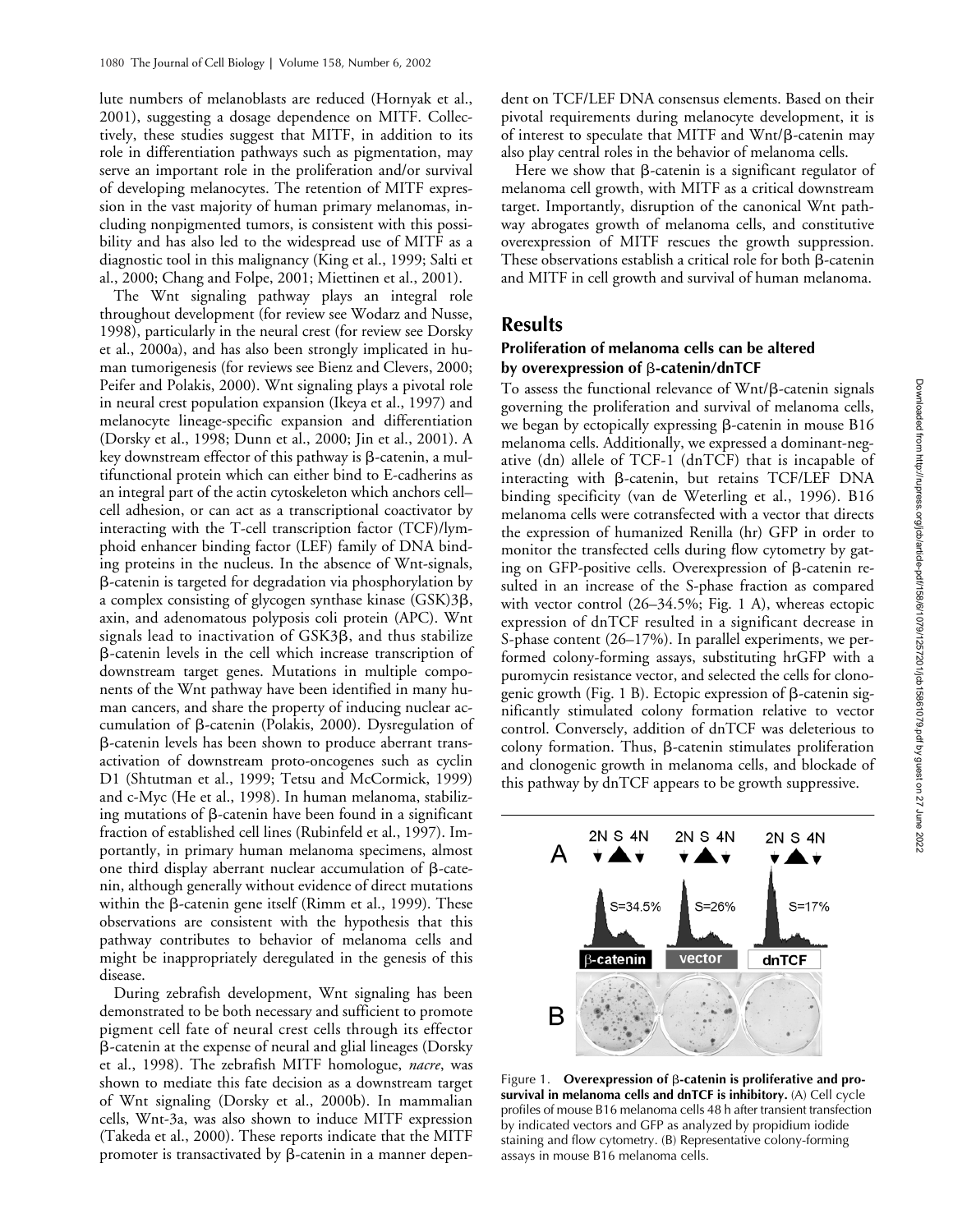

**Figure 2.** Localization of endogenous β-catenin in melanoma cells **and corresponding TCF/LEF transcriptional activity**. (A) Melanoma cells (mouse B16 melanoma, human A375, human 501mel, and human SK-MEL-5) were assayed by immunofluorescence for the localization of  $\beta$ -catenin. As shown, B16 and A375 do not display aberrant nuclear accumulation of  $\beta$ -catenin in comparison with 501mel and SK-MEL-5, which display both cytoplasmic and nuclear β-catenin. (Β) Bar graphs of the relative activity of TK-TOP, with optimal TCF/LEF binding sites and TK-FOP which carries mutated sites for TCF/LEF as an enhancer for the TK immediate early promoter driving luciferase.

We analyzed endogenous  $\beta$ -catenin localization in the melanomas used in this and subsequent experiments. Using immunofluorescence we found that mouse B16 melanoma and human A375 melanoma cells exhibit mostly cytoplasmic ß-catenin staining, whereas human 501mel and SK-MEL-5 melanomas exhibit aberrant nuclear accumulation in addition to cytosolic staining (Fig. 2 A). This finding is comparable to the previous observations that demonstrated β-catenin within the nucleus of  $\sim$ 1/3 of primary melanoma specimens (Rimm et al., 1999). Reporter assays were performed and showed that cells without aberrant nuclear accumulation of  $\beta$ -catenin retain a modest (approximately twofold) but measurable degree of endogenous TCF/LEF

transcriptional activity (Fig. 2 B). The aberrant nuclear accumulation of  $\beta$ -catenin in 501mel and SK-MEL-5 is associated with significantly higher activity for the reporter containing optimal TCF/LEF binding sites (TK-TOP) relative to the one with mutated TCF/LEF sites (TK-FOP). These  $experiments$  suggest that the  $\beta$ -catenin–TCF/LEF transcriptional pathway is activated to varying degrees among melanoma cell lines, a finding which is consistent with data from primary human melanomas (Rimm et al., 1999). Moreover, the  $\beta$ -catenin-TCF/LEF pathway appears to be active, although to a lesser extent, even in those melanomas without excessive quantities of  $\beta$ -catenin in the nucleus. Ectopic expression of ß-catenin in these human melanoma lines revealed a correlation between absence of aberrant nuclear  $\beta$ -catenin and a mitogenic effect from exogenous  $\beta$ -catenin (Table I). The lack of a mitogenic effect for exogenous  $\beta$ -catenin in cells with aberrant nuclear accumulated  $\beta$ -catenin is consistent with the possibility that these cells are already maximally stimulated through this pathway, and therefore less responsive to additional (exogenous) ß-catenin. However, expression of dnTCF does profoundly disrupt proliferation in all tested melanoma lines (see below), suggesting that the pathway remains important in cells exhibiting either nuclear plus cytoplasmic or mostly cytoplasmic  $\beta$ -catenin.

## **The MITF promoter is bound and regulated in a lineage**  specific manner by **β-cateni**n

The MITF promoter has recently been shown to be a downstream target of Wnt signaling in melanocytes (Dorsky et al., 2000b; Takeda et al., 2000). To extend these observations, we analyzed ß-catenin responsiveness of the MITF promoter in B16 melanoma cells (Fig. 3 A). The MITF promoter is potently activated by  $\beta$ -catenin in a manner dependent upon the TCF/LEF binding site based on deletion mutagenesis, consistent with point mutagenesis studies of Takeda et al. (2000). A comparison between the  $\beta$ -catenin responsiveness of B16 melanoma cells and epithelial BHK cells using luciferase reporters revealed that the MITF promoter is regulated in a melanocyte restricted fashion (Fig. 3 B), extending previous observations in zebrafish to melanoma cells (Dorsky et al., 2000b). Also in agreement with previous reports (Dorsky et al., 2000b; Takeda et al., 2000), the TCF/LEF site was capable of binding TCF/LEF- $\beta$ -catenin proteins in vitro as shown by DNA binding studies using nuclear extracts from B16 (mouse) or 501mel (human) melanoma cells, as well as Jurkat (T cells) as a control (Fig. 3 B). We utilized a consensus MITF promoter fragment probe for electrophoretic mobility shift assays. As shown in Fig. 3 C, formation of complexes could be visualized on both the

Table I. **Correlation between nuclear** ß-**catenin and induced proliferation in melanoma** 

| <b>Cell line</b>       | <b>Species</b> | Endogenous nuclear $\beta$ -catenin staining | Proliferation induced by constitutive $\beta$ -catenin |
|------------------------|----------------|----------------------------------------------|--------------------------------------------------------|
| <b>B16</b>             | Mouse          | No                                           | Yes, $S = +23\%$ ( $\pm 7\%$ )                         |
| A375                   | Human          | No                                           | Yes, $S = +25\%$ ( $\pm 8\%$ )                         |
| $501$ mel <sup>a</sup> | Human          | Yes                                          | No                                                     |
| SK-MEL-5               | Human          | Yes                                          | No                                                     |

<sup>a</sup>Harbors stabilizing β-catenin mutation (Rubinfeld et al., 1997).

Average proliferation is measured as induced S-phase accumulation relative to vector control transfected cells.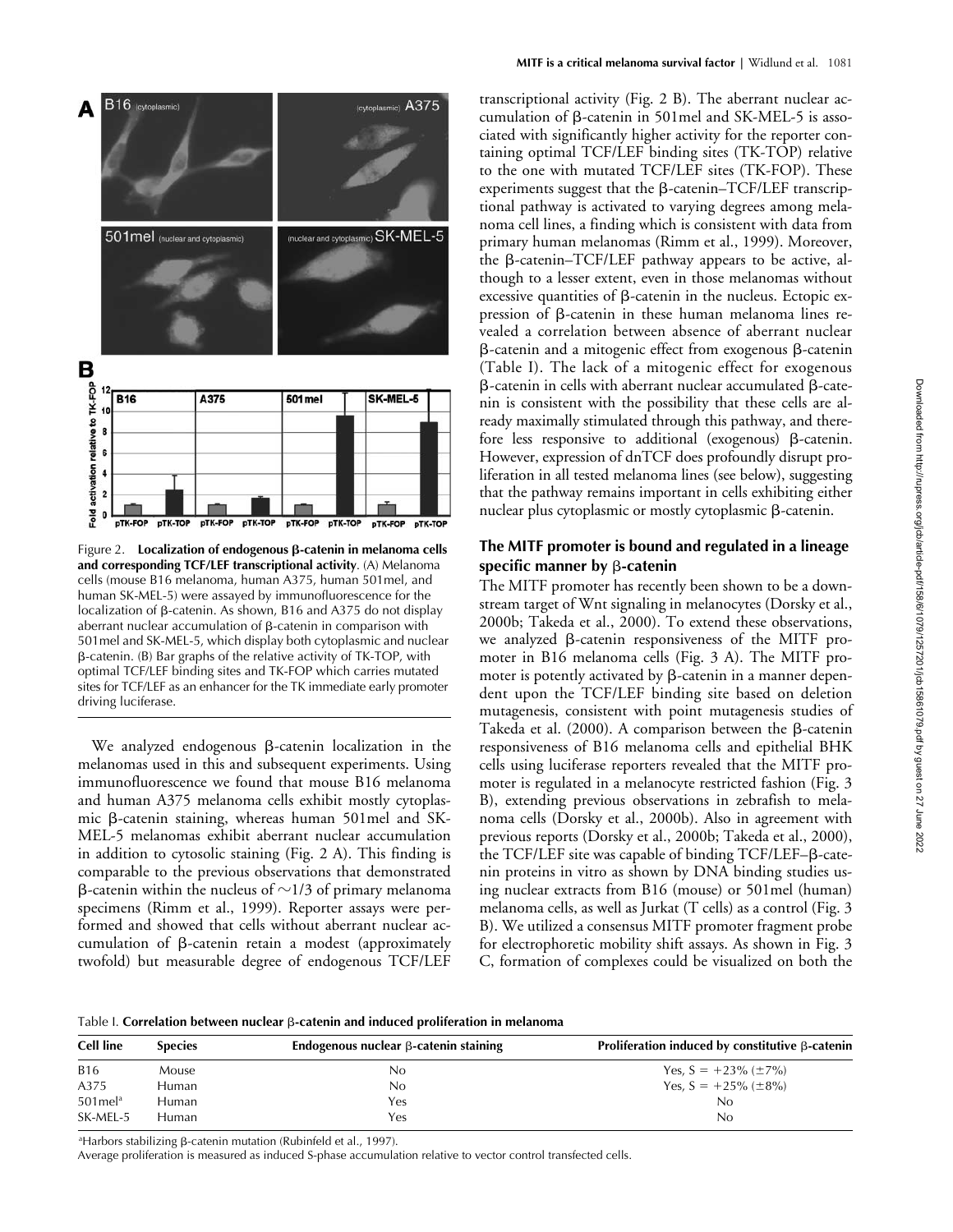

Figure 3. β-catenin transactivates and binds the MITF promoter in vitro. (A) The TCF/LEF binding site is critical for β-catenin induced transactivation of the MITF promoter in B16 cells. (B)  $\beta$ -Catenin transactivation of the MITF promoter is tissue restricted, as in epithelial BHK cells the promoter is unresponsive to  $\beta$ -catenin. (C) Electrophoretic mobility shift assay showing that a complex formed from mouse B16, human 501mel, or Jurkat cell extracts on the MITF TCF/ LEF probe can be specifically supershifted using an antibody against β-catenin. As a control, the same extracts were used to supershift a probe of the previously characterized  $TCR\alpha$   $TCF/LEF$  binding site. The complex visualized by EMSA is competed away by adding a wild-type MITF probe but not a mutant probe.

MITF promoter and  $TCR\alpha$  control probes previously identified as TCF/LEF and TCF/LEF with β-catenin (Korinek et al., 1997). In addition, inclusion of a polyclonal antibody directed at  $\beta$ -catenin produces a supershifted complex, highlighting the identity of this complex. The shifted complex was competed with a wild-type MITF probe but not with a probe in which the TCF/LEF site is mutated. Importantly, nuclear extracts from melanomas with or without aberrant nuclear ß-catenin both produce supershiftable ß-catenin complexes, further supporting the conclusion that the Wnt/ --catenin/LEF pathway is functional even in melanomas exhibiting predominantly cytoplasmic  $\beta$ -catenin. To assess whether  $\beta$ -catenin is endogenously bound to the MITF promoter in melanoma cells, we conducted chromatin immunoprecipitation assays in B16 melanoma cells. As shown in Fig. 4 A, these studies revealed occupancy of the endogenous melanocyte-specific MITF promoter by β-catenin with absence of signal from control antibody, no-antibody control, or anti- $\beta$ -catenin tested on a remote transcriptionally active genomic location (the tyrosinase promoter). This observation on the endogenous MITF gene is in agreement with the previously reported ability of the architectural TCF/LEF proteins to bind the MITF promoter in gel shift assays (Takeda et al., 2000) and extends this further to show that



Figure 4. β-catenin is associated with the endogenous MITF **promoter and modulates MITF expression levels.** (A) In vivo association of  $\beta$ -catenin with the mouse MITF promoter by chromatin immunoprecipitation. The mouse tyrosinase promoter is a transcriptionally active negative control.  $(B)$  Ectopic expression of  $\beta$ -catenin leads to endogenous upregulation of MITF protein levels, and conversely, dnTCF downregulates MITF protein as quantitated by flow cytometry and analysis of transfected (gated GFP-positive) cells.

endogenous  $\beta$ -catenin is truly found at the MITF-promoter in melanoma cells.

## **Endogenous MITF levels are altered by constitutive expression of β-catenin and dnTCF**

To determine whether endogenous levels of MITF expres $s$ ion were positively and negatively affected via  $\beta$ -catenin or dnTCF in melanoma cells, we cotransfected ß-catenin or dnTCF vectors together with GFP into B16 melanoma cells, and analyzed endogenous MITF protein expression levels by FACS using a monoclonal antibody against MITF. Ectopic  $exp$ ression of  $\beta$ -catenin led to a significant and reproducible increase in MITF protein levels compared with vector control (Fig. 4 B). In contrast, expression of dnTCF led to a measurable reduction of MITF protein levels. Taken together with recent work (Dorsky et al., 2000b; Takeda et al., 2000), these data demonstrate that MITF expression is targeted by the Wnt pathway in a manner that measurably alters endogenous MITF protein levels, and therefore mightcontribute to the phenotypic effects of  $\beta$ -catenin-TCF/LEF on melanoma cell growth or survival.

# **A novel MITF(dn) abrogates**  -**-catenin–induced proliferation**

During melanocyte development, MITF appears to be a functionally critical target of Wnt signaling, as demonstrated using rescue assays in zebrafish (Dorsky et al., 2000b). Although  $\beta$ -catenin signaling is heavily implicated in human malignancies, few identified downstream targets of this pathway have been found that are lineage specific and functionally important in the neoplastic state. In order to conduct loss-of-function experiments, we made use of a novel dn mutation of MITF (MITF[dn]) based on a mutant mouse allele, which deletes a critical basic domain arginine while retaining an intact HLH-Zip dimerization motif. This mutation is dn through sequestration of a wild-type partner into a heterodimer that is incapable of binding DNA due to the arginine deletion (Hemesath et al., 1994). Without affecting its specificity, a further  $NH_2$ -terminal truncation was made which removes the transactivation domain. Immunofluorescence revealed that the dominant negative protein lo-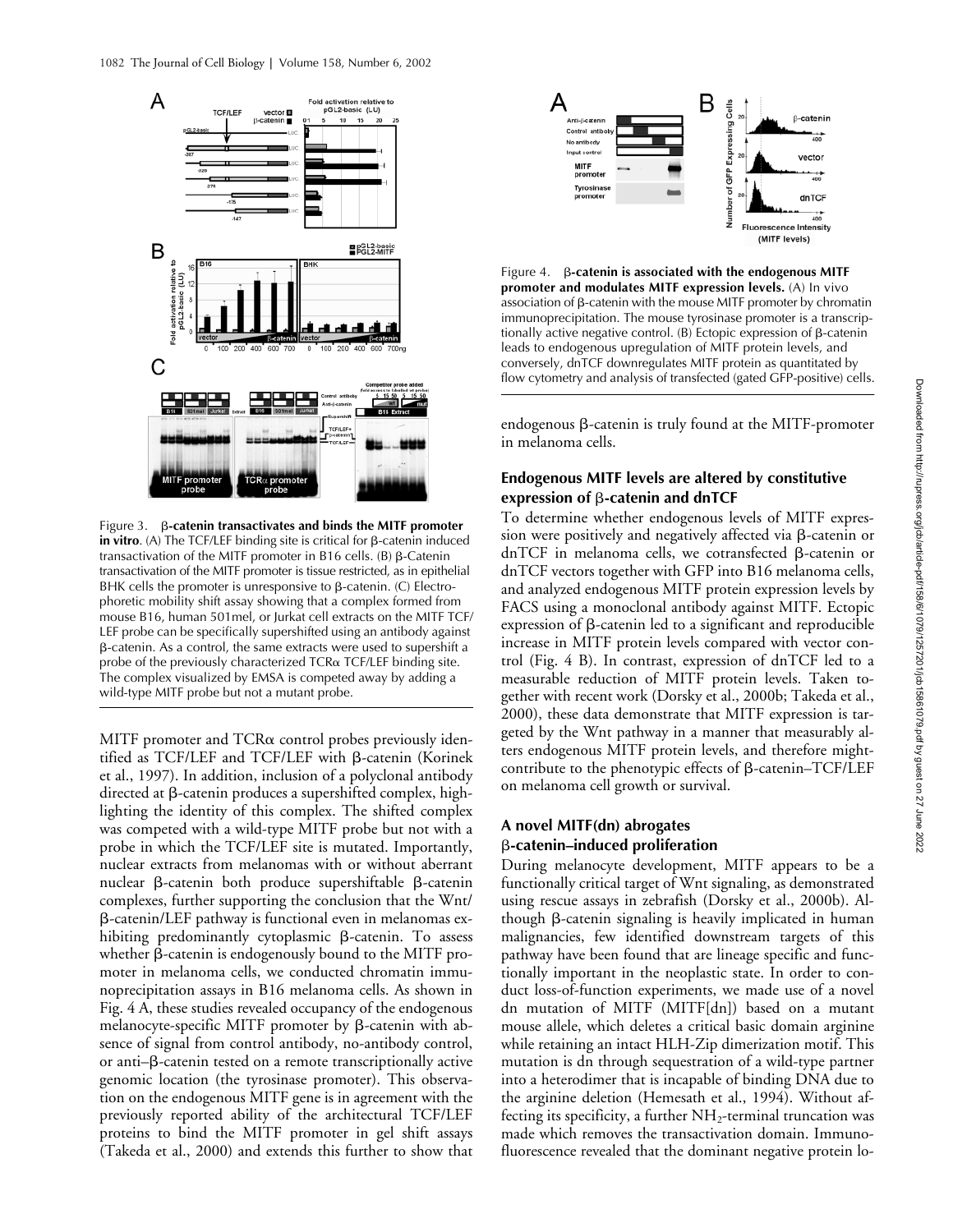

Figure 5. **MITF(dn) blocks β-catenin–induced cell proliferation and growth in B16 melanoma cells.** (A) Ectopic expression of an HA-tagged MITF(dn) in B16 melanoma cells is nuclear as visualized by FITC–anti-HA staining (compared with nuclear staining with DAPI in the same high power field). (B) MITF(dn) represses the activity of a  $4 \times E$ -box reporter that is transactivated by MITF(wt) in melanoma cells and this repression does not occur in the non-MITF expressing HEK293 cell line. (C and D) Expression of MITF(dn) abrogates β-catenin induced proliferation and growth in cell cycle analysis and clonogenic assay.

calizes to the nucleus in transfected melanoma cells (Fig. 5 A). In vitro transcriptional assays using an E-box–dependent reporter demonstrated that the dn construct potently represses basal activity, whereas wild-type MITF stimulates the reporter in B16 melanoma cells (Fig. 5 B). Importantly, the MITF(dn) construct is unable to repress the same E-box reporter in non-MITF–expressing HEK293 cells, consistent with its repressive effect being due to sequestration of endogenous MITF away from DNA.

Because the Wnt pathway is likely important for both proliferation and survival, we wanted to explore the consequences of interfering with its downstream target MITF by inclusion of the dn mutant, MITF(dn). To examine whether MITF plays an important role in  $\beta$ -catenin's mitogenic effects in melanoma cells, we transfected B16 melanoma cells with  $\beta$ -catenin in the presence of either MITF(dn) or vector control. As before, cell cycle analysis revealed that  $\beta$ -catenin overexpression leads to an increase in S-phase relative to vector control (21–28%), but that coexpression of MITF(dn) abrogates this effect (down to 17%; Fig. 5 C). Moreover, colony formation was also examined to measure broader growth/survival effects and also demonstrated both stimulation by  $\beta$ -catenin and potent repression by MITF(dn) (Fig. 5 D), suggesting a critical dependence of MITF for this pathway in melanoma cells.

#### **MITF specifically rescues apoptosis induced by dnTCF**

If MITF were a functionally important mediator of  $\beta$ -catenin signaling in melanoma, then transfection of MITFencoding plasmid may be able to rescue the phenotype generated by blockade of the Wnt pathway. We recapitulated --catenin blockade using dnTCF in multiple melanoma lines and examined the effects of simultaneous MITF expression from a constitutive promoter. Constitutive MITF expression significantly rescued colony formation in human 501mel and SK-MEL-5 melanoma cells (Fig. 6 A), both of which exhibit nuclear accumulated  $\beta$ -catenin (Table I). The same experiment was also carried out in B16 melanoma cells, displaying mostly cytoplasmic  $\beta$ -catenin. In this setting as well, growth suppression imposed by dnTCF was similarly res-



Figure 6. **MITF can rescue growth suppression of dnTCF in melanoma cells.** (A) Colony-forming assays in two human melanoma cell lines (501mel and SK-MEL-5) show rescue of clonogenic survival in the presence of dnTCF by wild-type MITF, whereas c-Myc is further growth inhibitory (B) Clonogenic survival in B16 melanoma demonstrates suppression by dnTCF and rescue by wildtype MITF, but not c-Myc (quantitative results are normalized to vector control). Experiment done in triplicate and quantitated results are graphed. Indicated with  $*$  is significant with  $P < 0.03$ and \*\* significant with  $P < 0.01$  as statistically calculated using Student's *t* test for unpaired samples. (C) Control colony formation assays in B16 cells showing growth suppressive effects of dnTCF and c-Myc in relation to MITF and vector

control. (D) MITF rescues apoptosis induced by dnTCF but cannot relieve cell cycle inhibition in B16 melanoma cells. In contrast c-Myc bypasses dnTCF antiproliferative effects (S-phase repression), but significantly increases the apoptotic population. Apoptosis is measured as sub-G1 peak from propidium iodide staining. The quantitation was performed using ModFit v2.0 and represents values normalized to vector control as baseline. Averages from four independent experiments are presented (including error bars for standard deviation of mean). (E) Soft agar assay showing a representative example of macroscopic colonies of SK-MEL-5 cells 20 d after infection with the indicated retroviruses.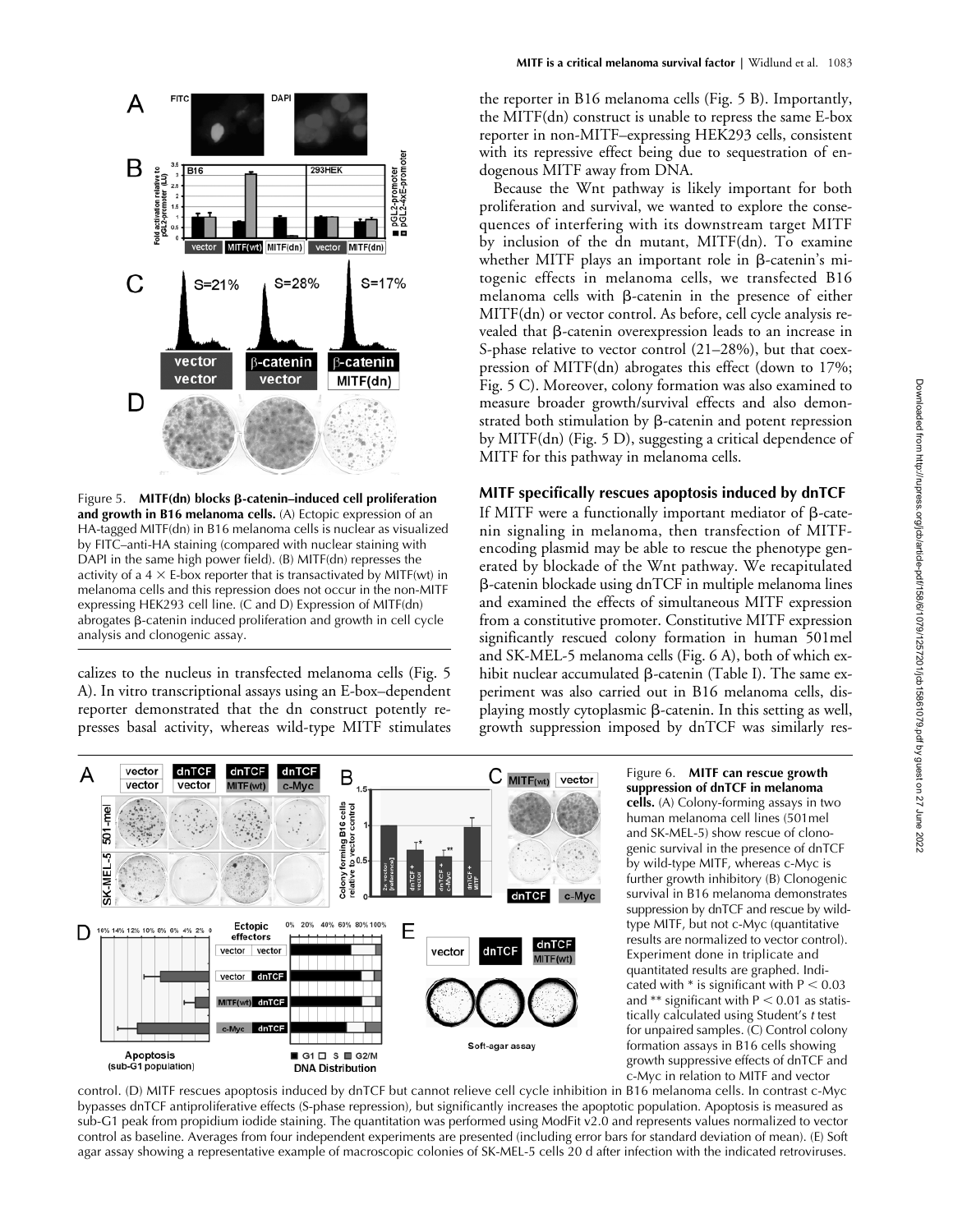cued by constitutive MITF expression, as displayed in a quantitative summary of clonogenic growth assays (Fig. 6 B). In contrast, c-Myc, a different downstream target of the Wnt pathway (He et al., 1998), did not rescue growth suppression by dnTCF in melanoma cells, and in some cases even further suppressed clonogenic growth (Fig. 6, A and B). Control experiments in B16 melanoma revealed measurable growth suppression by both dnTCF and c-Myc (Fig. 6 C).

Cell cycle analysis was performed on the transfected populations to further delineate the consequences of manipulating β-catenin-TCF/LEF with MITF or c-Myc. As shown in Fig. 6 D, expression of dnTCF produces not only a relative G1 arrest, but also a dramatic increase in apoptotic death. Co-expression of MITF, however, produces a significant rescue of this apoptosis while slightly increasing the S phase cell-cycle profile. These data suggest a role for MITF in survival and are consistent with the possibility that other targets of the Wnt-pathway contribute to the proliferative response in melanoma cells. Coexpression of Cyclin D1, another downstream target of  $\beta$ -catenin (Shtutman et al., 1999; Tetsu and McCormick, 1999), did not rescue dnTCF's cell cycle effects (unpublished data). In contrast, coexpression of c-Myc with dnTCF more significantly rescues the S phase decrease observed with dnTCF, but leads to an even greater apoptotic response than dnTCF alone (Fig. 6 D). Despite c-Myc's apparent mitogenic effect, its growth suppression (Fig. 6, A and B) is likely achieved through an augmented apoptotic response. Thus, the rescue of growth observed by expression of MITF with dnTCF appears to be predominantly accounted for by reducing apoptosis, although MITF may contribute to --catenin's proliferative effects as well, because MITF(dn) abrogates ß-catenin–induced cell cycle stimulation (Fig. 5, C and D). Soft agar growth assays were also performed to test whether MITF's ability to rescue dnTCF occurred for multiple functional readouts. As shown in Fig. 6 E, MITF also rescued dnTCF for soft agar growth. Collectively, measurements of colony growth (on plastic), apoptosis, and soft agar growth, all suggest that regulation of melanoma growth by the  $\beta$ -catenin–TCF/LEF pathway is functionally dependent on the MITF transcription factor.

# **Discussion**

This report presents data indicating that the effector of the Wnt signaling pathway, ß-catenin, is able to stimulate growth of melanoma cells. Coupled to the finding that nearly one third of human primary melanoma specimens as well as melanoma cell lines exhibit nuclear accumulation of --catenin (Rubinfeld et al., 1997; Rimm et al., 1999), these data imply a significant functional role for this pathway in human melanoma. Utilizing ectopic expression of dnTCF we revealed an upstream-downstream relationship between --catenin–TCF/LEF and MITF. Abrogation of TCF/LEFdependent transcription suppresses growth and triggers apoptosis accompanied by inhibition of MITF expression. MITF is likely a critical survival factor in the Wnt pathway, as the apoptosis triggered by abrogating the Wnt pathway can be rescued by reintroduction of MITF. Additionally, introduction of a dominant-negative allele of MITF blocks

proliferation induced by  $\beta$ -catenin. These data, coupled to the developmental rescue studies in zebrafish (Dorsky et al., 2000b), place MITF as an essential lineage specific target of Wnt signaling both in melanocyte development, and postdevelopmentally, in melanoma.

#### **MITF as a survival factor in the melanocyte lineage**

It is noteworthy that MITF expression is retained in the vast majority of human melanomas, including the many tumors in which other differentiation markers, such as pigmentation, are lost (King et al., 1999). Furthermore, MITF deficiency in mouse or man results in melanocyte loss (rather than depigmentation), and one mutant mouse allele (Mitf<sup>VIt</sup>) displays most melanocyte loss postnatally (Lerner et al., 1986). These observations suggest that MITF may be functionally important for melanoma growth or survival, a premise that is tested here.

In addition to its Wnt responsiveness, the MITF promoter responds to melanocyte stimulating hormone via a CRE element (Bertolotto et al., 1998; Price et al., 1998). The observation that melanoma cells are sensitized towards apoptosis by introduction of a dn CREB (Jean et al., 1998) is consistent with the possibility that the response may be at least partially mediated by disruption of MITF expression. Although the Wnt/β-catenin and CREB signaling pathways are both ubiquitous among cell types, it is striking that their effects on MITF expression are restricted to the melanocyte lineage, providing an example of ubiquitous pathways which are harnessed to regulate a tissue-restricted promoter both during normal development and in malignancy. Recent data have also shown direct transcriptional regulation of the prosurvival gene BCL2 by MITF (McGill et al., 2002). Furthermore, the Wnt pathway has been shown to protect against induction of apoptosis in an in vitro fibroblast system dependent on  $\beta$ -catenin/TCF-mediated transcriptional activity (Chen et al., 2001). In vivo inactivation of  $\beta$ -catenin has also been shown to increase apoptosis in migrating neural crest cells (Brault et al., 2001), suggesting that in nonmelanocytic neural crest derivatives, Wnt/β-catenin likely employs different (non-MITF) targets to mediate anti-apoptotic signaling.

#### **MITF as a downstream effector of developmental and oncogenic pathways**

As  $\beta$ -catenin has been shown in other systems to augment growth, it is not surprising to find that this also pertains to melanoma cells, where  $\beta$ -catenin overexpression or disruption are shown to significantly modulate both cell cycle and survival (Figs. 1, 5, and 6). In melanomas with aberrant nuclear accumulation of  $\beta$ -catenin, further ectopic  $\beta$ -catenin expression does not lead to augmented proliferation (Table I). This could be due to the maximized basal activity of --catenin in these cells, as proliferation and growth is still abrogated by introduction of  $dnTCF$  irrespective of  $\beta$ -catenin status. Of note, there is also a correlation between the endogenous MITF level and presence of aberrant nuclear --catenin in the human melanomas employed here, where A375 (with mostly cytoplasmic ß-catenin) has significantly less MITF than the human melanoma cell lines which lack strong nuclear ß-catenin staining (unpublished data). Still,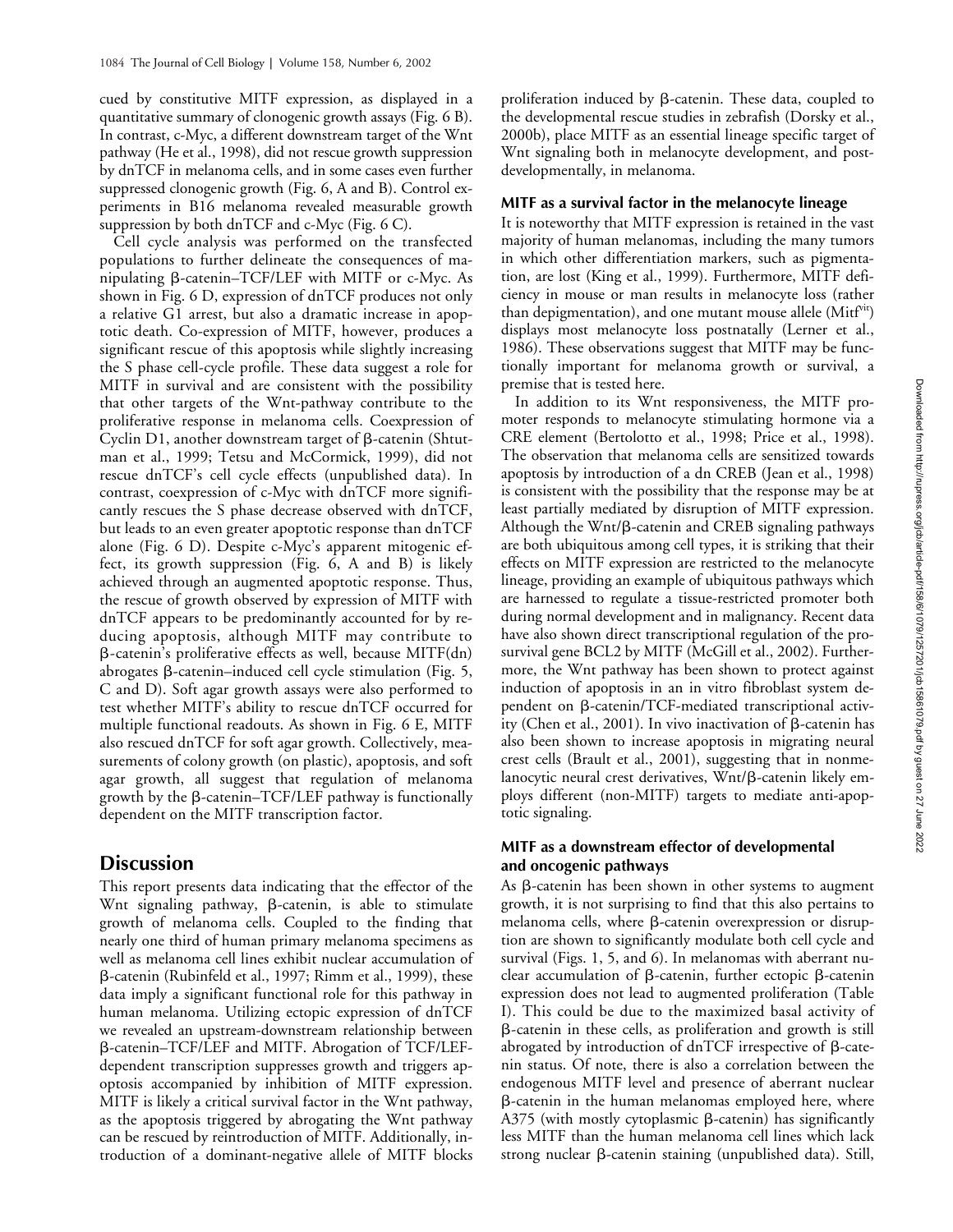MITFs transcriptional ability may be modulated by posttranslational events so that quantitative measures of MITF may not necessarily correlate perfectly with its transcriptional activity. We have also shown that  $\beta$ -catenin leads to increased growth that is potently abrogated by MITF(dn), both measured as decreased proliferation via cell cycle profiles and clonogenic growth. The blockade of  $\beta$ -catenin– induced growth of melanoma cells by MITF(dn) suggests an implicit need for MITF to sustain the growth of these cells. MITF(dn) has been found to suppress melanoma growth regardless of whether  $\beta$ -catenin's basal activity is low or high. Interestingly, reintroduction of MITF(wt) minimally reverses the alterations in cell cycle caused by suppressing the Wnt pathway by ectopic dnTCF. This observation argues that whereas MITF may be necessary for cell cycle progression induced by  $\beta$ -catenin, MITF is not sufficient to stimulate cell cycle progression. Therefore, it will be of interest to determine whether there are MITF target genes, which influence cell cycle progression to examine the possibility that MITF contributes to maintenance of the cell cycle machinery while perhaps not directly participating in the mitogenic response. Cell cycle targets of Wnt signaling such as c-Myc, Cyclin D1 (He et al., 1998; Tetsu and McCormick, 1999; Shtutman et al., 1999), and others may more directly mediate β-catenin's mitogenic effects. Such a model would predict that MITF, as a highly tissue-restricted factor, or its downstream target genes, may represent attractive drug targets in melanoma, a disease for which effective therapies are severely lacking. Towards this end, it will also be important to examine these activities using in vivo tumor models.

#### **Concluding remarks**

The importance of MITF in the establishment of the melanocyte lineage is clear, but its role postdevelopmentally is incompletely understood at this time. These data suggest an important role for MITF in survival downstream of the canonical Wnt pathway. Here we show that MITF is able to rescue abrogation of the canonical Wnt pathway by dnTCF in cells irrespective of their ß-catenin status. However, as MITF is retained in virtually all melanomas, including those with deregulated  $\beta$ -catenin, its role might be broader than as purely an effector for survival in the Wnt pathway. Thus, the many signaling pathways that converge on MITF (Goding, 2000; Price and Fisher, 2001) might reveal additional cues involved in the genesis of melanomas similar to that of the Wnt pathway.

# **Materials and methods**

#### **Cloning, reporter, and expression vectors**

The vector pcDNA3.1- $\beta$ -catenin(wt) was made by excising  $\beta$ -catenin-FLAG fragment from vector pCS-2-β-catenin(wt)-FLAG (Liu et al., 1999) using SpeI/NcoI, filling in with Klenow and then ligating into the EcoRV site of  $pcDNA3.1(+)$  (Invitrogen). The  $pcDNA3$ -dnTCF1 was obtained from Dr. H. Clevers (University Medical Center Utrecht, Utrecht, Netherlands) (van de Weterling et al., 1996) and pRC/CMV-cMyc from Dr. S. Hann (Vanderbilt University School of Medicine, Nashville, TN) (Hann et al., 1994). pRC/CMV-MITF(wt) have been described earlier (Hemesath et al., 1994) and the pcDNA3.1-HA/MITF(dn) was made by PCR amplification of the basic region (beginning ARALAKER) and to the last codon of mouse MITF(del) and ligated into pcDNA3.1 with an HA-tag in frame with the MITF coding region between the BamHI and EcoRI sites. pcDNA3.1 hrGFP was made by excising the hrGFP coding sequence by MscI/KpnI digestion from pIRES-hrGFP 2a (Stratagene) and ligated into EcoRV/KpnI of pcDNA3.1(-) (Invitrogen). The human MITF promoter reporter (pGL2hMiP) consists of 484 bp of the melanocyte specific MITF promoter  $(-387)$ to  $+97$ ) as described previously (Price et al., 1998). Deletion constructs were made by PCR and verified by sequencing. The reporter vectors TK-TOP and TK-FOP driving luciferase were obtained commercially (Upstate Biotechnology).

#### **Cell cycle, MITF endogenous expression, colony-forming, and reporter assays**

For cell cycle experiments, B16 cells and A375 (maintained in DME supplemented with 10% FBS) were seeded in serum-free RPMI-1640 media 24 h before transfection in 100-mm plates. Cells were transfected using Lipofectamine2000 (GIBCO BRL) according to the manufacturer's recommendations with the indicated vectors  $(4 \mu g)$  and  $0.3 \mu g$  pcDNA3.1hrGFP. Cells were refed with RPMI-1640 supplemented with 10% FBS 2 h after transfection, and on the following day they were washed and refed. 48 h after transfection, cells were harvested, fixed, and permeabilized for flow cytometry analysis using propidium iodide to stain for DNA content. Similarly, 501mel and SK-MEL-5 cells were also assayed using their respective media preferences (see below). Endogenous MITF expression was performed similarly as for cell cycle but the cells were harvested earlier, at 28 h posttransfection. MITF protein was stained with mouse monoclonal C5 anti-MITF antibody, washed repeatedly, and then stained secondarily with a R-phycoerythrin conjugated goat-anti–mouse antibody (Molecular Probes). All samples for flow cytometry were analysed on a Becton-Dickinson FACS instrument using CellQuest software and each sample comprised of at least 10<sup>4</sup> gated GFP-positive events. Cell cycle and apoptosis data were calculated using ModFit v2.0 (Becton-Dickinson). Colony-forming assays were conducted in 6-well plates (2  $\mu$ g of total DNA/well) and transfected with indicated vectors including 0.25 µg (12.5%) of pBABEpuro. 501mel were grown in Ham's F10 media, SK-MEL-5 and HEK293 cells in DME, all supplemented with 10% FBS. In experiments with two effector vectors, the ratio of dnTCF to the other vector was 4:1 as indicated. 24 h after transfection cells were refed with DME/10% FBS containing 1 g/mL puromycin for antibiotic selection. Cells were then refed with the same media every 2 d for 10–14 d and subsequently colonies were stained with crystal violet, photographed and measured by absorbance for relative cell numbers. Reporter assays were made in 24-well plates (0.8 μg DNA/ well) using Lipofectamine2000 (GIBCO BRL) or Fugene6 (Roche) according to the manufacturer's instructions. 24 h after transfection, the cells were lysed and assayed using Dual Luciferase reagents (Promega). Luciferase values were normalized to constitutive Renilla luciferase generated by cotransfected pRL-CMV plasmid (Promega) and for the TK-FOP/ TK-TOP experiments normalized to pRL-TK (Promega).

#### **Soft agar assays**

The respective constructs were subcloned into pLHCX-retroviral backbones and replication incompetent virus produced in 293-EBNA cells (Invitrogen) by cotransfection of GagPol and VSV-G expression vectors. High-titer viral supernatants were used to infect SK-MEL-5 in the presence of polybrene (8  $\mu$ g/ml) and 48 h after infection cells were seeded at  $10^5$ cells per 60-mm dishes and refed every 2–3 d until macroscopic colonies were visible. Infection was controlled by coinfection of hrGFP-expressing retrovirus which was equal in all samples 48 h after infection.

#### **Electrophoretic mobility shift assays and ChIPs**

Electrophoretic mobility shift assays (EMSA) were performed by incubating (total volume of 20 μL) 3 μg of nuclear protein, 0.2 ng of radiolabeled probe, and 100 ng of sonicated herring sperm DNA in 10 mM Hepes, pH 7.9, 60 mM KCl, 1 mM EDTA, 1 mM DTT, and 12.5% glycerol. For competition experiments, 5-, 15-, or 50-fold excess unlabeled MITF oligo (wild-type GAGTTTGACTTTGATAGCTCGTCAC or mutant GAG-TTTGACTTTGGCAGCTCGTCAC in double-stranded configurations) was incubated with the extract for 5 min before the addition of labeled oligo and the incubation proceeded for an additional 20 min at room temperature. In supershift experiments, 1 µL of anti–β-catenin antibody (Upstate Biotechnology) or control rabbit polyclonal antisera were added subsequently and incubated for an additional 20 min at room temperature. Samples were analysed on a native 30:1 (acrylamide:bis) polyacrylamide gel run in  $0.5 \times$  TBE at 4°C. ChIPs was performed in mouse B16 cells grown in logarithmic phase in DME/10% FBS. Cells were harvested by scraping, homogenized in a low-salt buffer (10 mM Tris-HCl, pH 7.4, 10 mM NaCl, 60 mM KCl, 5% sucrose, 0.1% NP-40, 1 mM EDTA, proteinase inhibitors) on ice using a Dounce homogenizer. The nuclei were isolated by centrifugation onto a 10% sucrose pad, crosslinked for 15 min at room temperature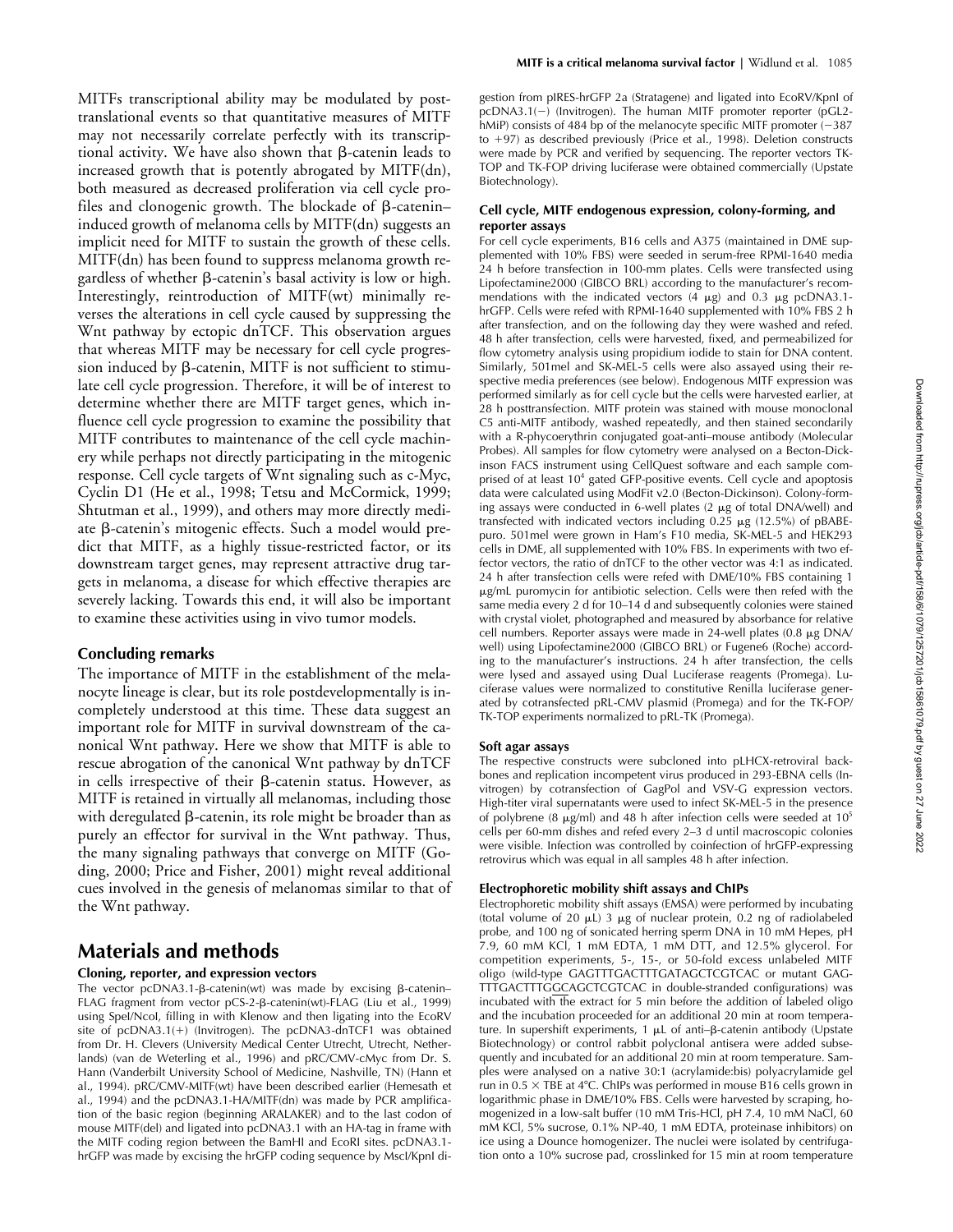with 1% formaldehyde in PBS, and subsequently, the reaction quenched by the addition of glycine to a final 125-mM concentration. Nuclei were then spun down and resuspended in ChIPs buffer (100 mM Tris-HCl, pH 7.4, 100 mM NaCl, 60 mM KCl, 0.1% NP-40, proteinase inhibitors) and sonicated by three 30-s pulses using a Fisher dismembranator fitted with a microtip on ice. The samples were then precleared by an extensive high-speed centrifugation (14,000 *g*, 10 min) and then precleared additionally with Ultralink protein A/G beads (Pierce Chemical Co.). Anti– --catenin antibody (06–734; Upstate Biotechnology), and control anti-NFATc1 (7A6; Santa Cruz Biotechnology, Inc.) was then added to a tenfold ChIPs buffer diluted sample and incubated on a rotator for 3 h at room temperature. Subsequently, Ultralink protein A/G beads were added to the samples and an additional control sample without antibody and subsequently incubated for an additional hour. Immunoprecipitates were washed twice with ChIPs buffer, twice with 500 mM NaCl containing ChIPs buffer and once with TE, pH 8. The immunoprecipitates were released from the beads by incubating at 65°C for 20 min in 1%SDS/TE, pH 6.8, and protein digested by proteinase K treatment side by side with an additional unprecipitated sample as input control. Crosslinks were released by heating at 70°C for 10 h and DNA subsequently recovered by extraction with phenol and chloroform at high salt (0.6 M NaAcetate, pH 8). Semiquantative PCR was then performed on samples using primers FWD-5-TGGCCATTAGGGAAGTCTCATGTG and REV-5-AATTCGAA-GAGCGACCGGCATAAAG covering the TCF/LEF binding site in the mouse MITF promoter (EMBL/GenBank/DDBJ under accession no. AC021060). Mouse tyrosinase promoter specific primers FWD-5-GAG-GCAACTATTTTAGACTGATTACTTT and REV-5-AGGTTAATGAGTGT-CACAGACTTC were used as a control.

#### **Immunofluorescence**

Melanoma cells were seeded onto coverslips in 24-well plates. In transfection experiments cells were transfected 18 h postplating with pcDNA3.1- HA/MITF(dn) using Lipofectamine2000. The day after transfection (or plating alone), cells were fixed with 3% formaldehyde and stained with polyclonal anti–ß-catenin antibody (Upstate Biotech) and secondarily with FITC-conjugated goat-anti–rabbit antibody (Jackson ImmunoResearch Laboratories) or for transfection experiments with FITC-conjugated rat highaffinity anti-HA monoclonal antibody (Roche), all in 10% normal goat serum. Subsequently, the cells were washed, counterstained with DAPI, and photographed through a Nikon fluorescence microscope.

We are grateful to Drs. Ruth Halaban, Hans Clevers, and Stephen Hann for reagents, and Dr. David Dorris for technical advice on ChIPs, in addition to Dr David Rowitch for use of fluorescence microscopy.

This work was supported by National Institutes of Health grant AR43369 to D.E. Fisher. H.R. Widlund is a Swedish Wenner-Gren Foundation postdoctoral fellow, and S.L. Lessnick is supported by National Institutes of Health training grant HL07574-20. D.E. Fisher is the Jan and Charles Nirenberg Fellow in Pediatric Oncology at Dana-Farber Cancer Institute.

Submitted: 12 February 2002 Revised: 2 July 2002 Accepted: 29 July 2002

## **References**

- Bentley, N.J., T. Eisen, and C.R. Goding. 1994. Melanocyte-specific expression of the human tyrosinase promoter: activation by the micropthalmia gene product and role of the initiator. *Mol. Cell Biol.* 14:7996–8006.
- Bertolotto, C., P. Abbe, T.J. Hemesath, K. Bille, D.E. Fisher, J.P. Ortonne, and R. Ballotti. 1998. *Microphthalmia* gene product as a signal transducer in cAMPinduced differentiation of melanocytes. *J. Cell Biol.* 142:827–835.
- Bienz, M., and H. Clevers. 2000. Linking colorectal cancer to Wnt signaling. *Cell*. 103:311–320.
- Brault, V., R. Moore, S. Kutsch, M. Ishibashi, D.H. Rowitch, A.P. McMahon, L. Sommer, O. Boussadia, and R. Kemler. 2001. Inactivation of the ß-catenin gene by Wnt-Cre-mediated deletion results in dramatic brain malformation and failure of craniofacial development. *Development.* 128:1253–1264.
- Chang, K.L., and A.L. Folpe. 2001. Diagnostic utility of microphthalmia transcription factor in malignant melanoma and other tumors. *Adv. Anat. Pathol.* 8:273–275.
- Chen, S., D.C. Guttridge, Z. You, Z. Zhang, A. Fribley, M.W. Mayo, J. Kitajewski, and C.-Y. Wang. 2001. Wnt-1 signaling inhibits apoptosis by activating --catenin/T cell factor-mediated transcription. *J. Cell Biol.* 152:87–96.
- Dorsky, R.I., R.T. Moon, and D.W. Raible. 1998. Control of neural crest cell fate by the Wnt signalling pathway. *Nature.* 396:370–373.
- Dorsky, R.I., R.T. Moon, and D.W. Raible. 2000a. Environmental signals and cell fate specification in premigratory neural crest. *Bioessays.* 22:708–716.
- Dorsky, R.I., D.W. Raible, and R.T. Moon. 2000b. Direct regulation of nacre, a zebrafish MITF homolog required for pigment cell formation, by the Wnt pathway. *Genes Dev.* 14:158–162.
- Dunn, K.J., B.O. Williams, Y. Li, and W.J. Pavan. 2000. Neural crest-directed gene transfer demonstrates Wnt1 role in melanocyte expansion and diffrentiation during mouse development. *Proc. Natl. Acad. Sci. USA..* 97:10050– 10055.
- Goding, C.R. 2000. MITF from neural crest to melanoma: signal transduction and transcription in the melanocyte lineage. *Genes Dev.* 14:1712–1728.
- Hann, S.R., V. Dixit, R.C. Sears, and L. Sealy. 1994. The alternatively initiated c-Myc proteins differentially regulate transcription through a noncanonical DNA-binding site. *Genes Dev.* 8:2441–2452.
- He, T.-C., A.B. Sparks, C. Rago, H. Hermeking, L. Zawel, L.T. da Costa, and P.J. Morin Vogelstein, B., and K.W. Kinzler. 1998. Identification of c-MYC as a target of the APC pathway. *Science.* 281:1509–1512.
- Hemesath, T.J., E. Steingrímsson, G. McGill, M.J. Hansen, J. Vaught, C.A. Hodgkinson, H. Arnheiter, N.G. Copeland, N.A. Jenkins, and D.E. Fisher. 1994. Micropthamia, a critical factor in melanocyte development, defines a discrete transcription factor family. *Genes Dev*. 8:2770–2780.
- Hodgkinson, C.A., K.J. Moore, A. Nakayama, E. Steingrímsson, N.G. Copeland, N.A., Jenkins, and H. Arnheiter. 1993. Mutations at the mouse microphthalmia locus are associated with defects in a gene encoding a novel basic-helix-loop-helix-zipper protein. *Cell.* 74:395–404.
- Hornyak, T.J., D.J. Hayes, L. Chiu, and E.B. Ziff. 2001. Transcription factors in melanocyte development: distinct roles for Pax-3 and MITF. *Mech. Dev.* 101: 47–59.
- Hughes, A.E., V.E. Newton, X.Z. Liu, and A.P. Read. 1994. A gene for Waardenburg syndrome type 2 maps close to the human homologue of the microphthalmia gene at chromosome 3p12-p14.1. *Nat. Genet.* 7:509–512.
- Ikeya, M., S.K.M. Lee, J.E. Johnson, A.P. McMahon, and S. Takada. 1997. Wnt signaling required for expansion of neural crest and CNS progenitors. *Nature*. 389:966–970.
- Jean, D., M. Harbison, D.J. McConkey, Z. Ronai, and M. Bar-Eli. 1998. CREB and Its associated proteins act as survival factors for human melanoma cells. *J. Biol. Chem.* 273:24884–24890.
- Jin, E.J., C.A. Erickson, S. Takada, and L.W. Burrus. 2001. Wnt and BMP signaling govern lineage segregation of melanocytes in the avian embryo. *Dev. Biol.* 233:22–37.
- King, R., K.N. Weilbaecher, G. McGill, E. Cooley, M. Mihm, and D.E. Fisher. 1999. Microphthalmia transcription factor. A sensitive and specific melanocyte marker for melanoma diagnosis. *Am. J. Path.* 155:731–738.
- Korinek, V., N. Barker, P.J. Morin, D. van Wichen, R. de Weger, K.W. Kinzler, B. Vogelstein, and H. Clevers. 1997. Constitutive transcriptional activation by a beta-catenin-Tcf complex in APC-/- colon carcinoma. *Science*. 275: 1784–1787.
- Lerner, A.B., T. Shiohara, R.E. Boissy, K.A. Jacobson, M.L. Lamoreux, and G.E. Moellmann. 1986. A mouse model for vitiligo. *J. Invest. Dermatol.* 87:299– 304.
- Liu, C., Y. Kato, Z. Zhang, V.M. Do, B.A. Yankner, and X. He. 1999. beta-Trcp couples beta-catenin phosphorylation-degradation and regulates *Xenopus* axis formation. *Proc. Natl. Acad. Sci. USA*. 96:6273–6278.
- McGill, G.G., M.A. Horstmann, H.R. Widlund, J. Du, G. Motyckova, E.K. Nishimura, Y.-L. Lin, S. Ramaswamy, W. Avery, H.-F. Ding, S.A. Jordan, I.J. Jackson, S.J. Korsmeyer, T.R. Golub, and D.E. Fisher. 2002. Bcl2 regulation by the melanocyte master regulator mitf modulates lineage survival and melanoma cell viability. *Cell.* 109:707–718.
- Miettinen, M., M. Fernandez, K. Franssila, Z. Gatalica, J. Lasota, and M. Sarlomo-Rikala. 2001. Micropthamia transcription factor in the immunohistochemical diagnosis of metastatic melanoma: comparison with four other melanoma markers. *Am. J. Surg. Pathol.* 25:205–211.
- Opdecamp, K., A. Nakayama, M.T. Nguyen, C.A. Hodgkinson, W.J. Pavan, and H. Arnheiter. 1997. Melanocyte development in vivo and in neural crest cell cultures: crucial dependence on the MITF basic-helix-loop-helix-zipper transcription factor. *Development.* 124:2377–2386.
- Peifer, M., and P. Polakis. 2000. Wnt signaling in oncogenesis and embryogenesisa look outside the nucleus. *Science* 287:1606–1609.
- Polakis, P. 2000. Wnt signaling and cancer. *Genes Dev.* 14:1837–1851.
- Price, E.R., and D.E. Fisher. 2001. Sensorineural deafness and pigmentation genes